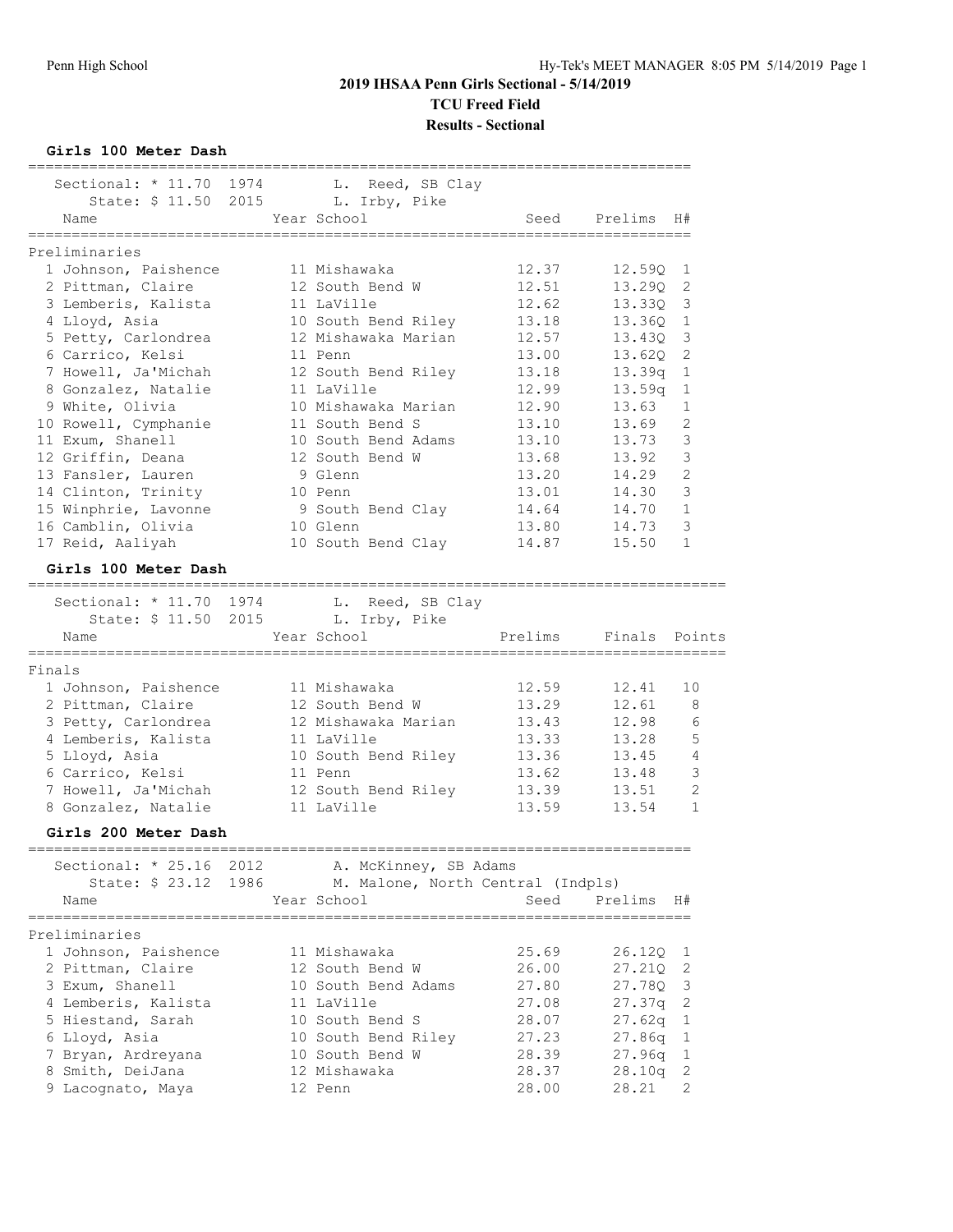#### **....Girls 200 Meter Dash**

| 10 Newbill, Ja'Lila    | 12 South Bend Clay | 27.94 | 28.34 | -3 |
|------------------------|--------------------|-------|-------|----|
| 11 Boyd, Jada          | 9 South Bend Riley | 27.00 | 28.45 | 3  |
| 12 Love, Keotave       | 9 Penn             | 28.19 | 28.78 | 3  |
| 13 Beehler, Rebekah    | 10 LaVille         | 28.93 | 29.55 | -3 |
| 14 Bethel, Kenndall    | 9 Mishawaka Marian | 28.50 | 30.74 | 2  |
| 15 Harris, Alyssa      | 9 Mishawaka Marian | 30.50 | 30.93 | 1  |
| 16 Miller, Elizabeth   | 11 Glenn           | 30.90 | 31.78 | 3  |
| 17 Wegnerowski, Angela | 11 South Bend Clay | 35.64 | 34.91 |    |

#### **Girls 200 Meter Dash**

#### ================================================================================

| Sectional: $* 25.16$<br>2012 | A. McKinney, SB Adams             |         |        |                |
|------------------------------|-----------------------------------|---------|--------|----------------|
| State: \$ 23.12 1986         | M. Malone, North Central (Indpls) |         |        |                |
| Name                         | Year School                       | Prelims | Finals | Points         |
| Finals                       |                                   |         |        |                |
| 1 Johnson, Paishence         | 11 Mishawaka                      | 26.12   | 25.42  | 10             |
| 2 Pittman, Claire            | 12 South Bend W                   | 27.21   | 26.36  | - 8            |
| 3 Lemberis, Kalista          | 11 LaVille                        | 27.37   | 26.69  | 6              |
| 4 Hiestand, Sarah            | 10 South Bend S                   | 27.62   | 27.46  | 5              |
| 5 Exum, Shanell              | 10 South Bend Adams               | 27.78   | 27.52  | 4              |
| 6 Lloyd, Asia                | 10 South Bend Riley               | 27.86   | 27.79  | 3              |
| 7 Smith, DeiJana             | 12 Mishawaka                      | 28.10   | 27.89  | $\overline{2}$ |
| 8 Bryan, Ardreyana           | 10 South Bend W                   | 27.96   | 27.99  | $\mathbf{1}$   |
| Girls 400 Meter Dash         |                                   |         |        |                |

# ===================================================================================

| Sectional: * 56.65 2004 C. Lauer, SB Adams<br>Name                         | State: \$52.42 1986 M. Malone, North Central (Indpls) |                     |         |                |                  |
|----------------------------------------------------------------------------|-------------------------------------------------------|---------------------|---------|----------------|------------------|
| 1 Pennix, Jemmia 12 Penn                                                   | $59.45$ $59.73$                                       |                     |         | 3              | 10               |
| 2 Petty, Carlondrea (12 Mishawaka Marian (1:00.80 1:01.83)                 |                                                       |                     |         |                | $3 \quad 8$      |
| 3 Woods, Brianna                                                           | 10 South Bend Adams  1:02.10  1:02.33  3              |                     |         |                | 6                |
| 4 Ibarra, Rachel 12 Mishawaka 1:02.45 1:02.40                              |                                                       |                     |         |                | 5<br>$3^{\circ}$ |
| 5 Leonhard, Abbigail 9 LaVille 1:04.70 1:04.40 3                           |                                                       |                     |         |                | $\overline{4}$   |
| 6 Newbill, Ja'Lila 12 South Bend Clay 1:04.85 1:04.47                      |                                                       |                     |         | $\overline{2}$ | $\mathcal{E}$    |
| 7 Cox, Trynitie 11 LaVille 1:05.00 1:04.50                                 |                                                       |                     |         | 2              | 2                |
| 8 Gillis, Grace 12 South Bend S 1:05.03 1:05.40                            |                                                       |                     |         | $\overline{2}$ | $\mathbf{1}$     |
| 9 Udongo, Ambriyana $11$ Mishawaka $1:02.97$ $1:05.70$                     |                                                       |                     |         | 3              |                  |
| 10 Kearns, Elizabeth 11 South Bend S 1:05.39                               |                                                       |                     | 1:06.03 | $\mathfrak{D}$ |                  |
| 11 Scott, Cierra               11 South Bend W         1:06.37     1:08.06 |                                                       |                     |         | $\mathbf{1}$   |                  |
| 12 Neal, Brooke                                                            | 11 Penn                                               | $1:02.00$ $1:08.67$ |         | 3              |                  |
| 13 Lang, Seja (10 Glenn (1:06.00 1:09.37)                                  |                                                       |                     |         | $\mathfrak{D}$ |                  |
| 14 Shelton, Diamond 12 South Bend W 1:05.69 1:10.97                        |                                                       |                     |         | $\mathcal{P}$  |                  |
| 15 Baldauf, Breanna 9 Glenn                                                |                                                       | $1:18.00$ $1:18.17$ |         | $\mathbf{1}$   |                  |
| 16 Butler, Genesis 10 South Bend Riley 1:01.00 1:19.91                     |                                                       |                     |         | 3              |                  |
| 17 Rivera, Kayla               11 South Bend Clay       1:26.25            |                                                       |                     | 1:26.02 | $\mathbf{1}$   |                  |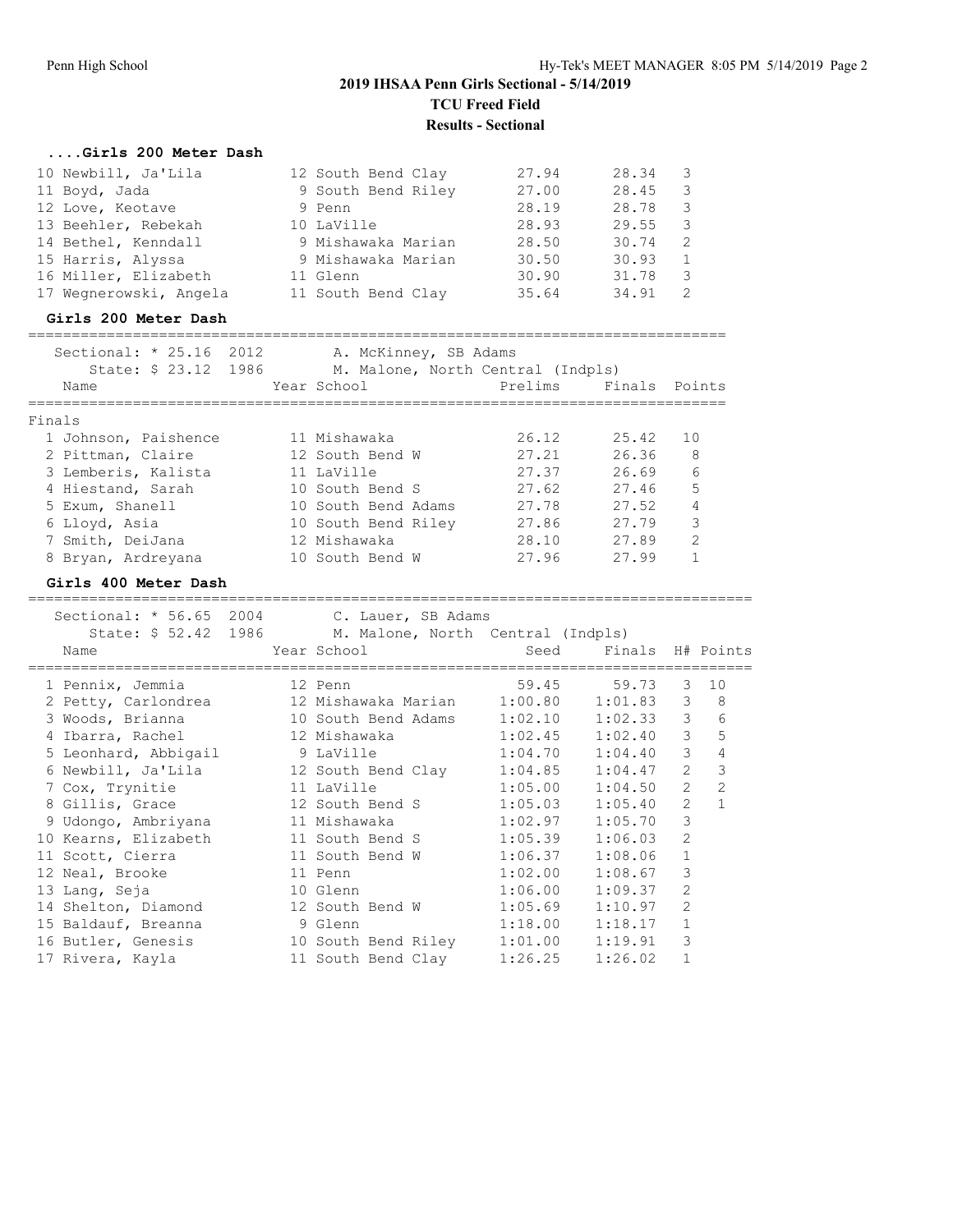**Girls 800 Meter Run**

| Sectional: * 2:16.91 2014                             |      | A. Macleod, Penn                 |                      |          |          |                |
|-------------------------------------------------------|------|----------------------------------|----------------------|----------|----------|----------------|
| State: \$ 2:07.91 2013 B. Neeley, Eastern (Greentown) |      |                                  |                      |          |          |                |
| Name                                                  |      | Year School                      |                      | Seed     | Finals   | Points         |
|                                                       |      |                                  |                      |          |          |                |
| 1 Marshall, Nicole                                    |      | 10 Penn                          |                      | 2:20.00  | 2:20.52  | 10             |
| 2 Quintana, Faith                                     |      | 12 Mishawaka                     |                      | 2:25.30  | 2:22.85  | 8              |
| 3 Beshara, Sarah                                      |      | 9 Mishawaka                      |                      | 2:24.57  | 2:25.02  | 6              |
| 4 Smith, Julie                                        |      | 9 Penn                           |                      | 2:22.00  | 2:26.82  | 5              |
| 5 Kenney, Marissa                                     |      | 11 South Bend Riley              |                      | 2:31.10  | 2:29.79  | 4              |
| 6 Borkowski, Anna                                     |      | 9 South Bend Adams               |                      | 2:34.00  | 2:29.96  | 3              |
| 7 Mihut, Hannah                                       |      | 12 South Bend Adams              |                      | 2:37.00  | 2:40.20  | $\overline{c}$ |
| 8 Cimoch, Sarah                                       |      |                                  |                      | 2:43.00  | 2:41.04  | $\mathbf{1}$   |
| 9 Watts, Kassi                                        |      | 10 South Bend Riley<br>9 LaVille |                      | 3:04.80  | 3:08.97  |                |
|                                                       |      |                                  |                      |          |          |                |
| 10 Woods, Isabella                                    |      | 9 Glenn                          |                      | 3:05.00  | 3:09.26  |                |
| 11 Gorka, Kylie                                       |      | 9 LaVille                        |                      | 3:28.03  | 3:39.20  |                |
| Girls 1600 Meter Run                                  |      |                                  |                      |          |          |                |
|                                                       |      |                                  |                      |          |          |                |
| Sectional: * 4:58.50 1996                             |      |                                  | C. Gray, New Prairie |          |          |                |
| State: \$ 4:43.46 2011                                |      | W. Neer, Culver Academies        |                      |          |          |                |
| Name                                                  |      | Year School                      |                      | Seed     | Finals   | Points         |
|                                                       |      |                                  |                      |          |          |                |
| 1 Quintana, Faith                                     |      | 12 Mishawaka                     |                      | 5:13.20  | 5:14.05  | 10             |
| 2 Neal, Brooke                                        |      | 11 Penn                          |                      | 5:21.35  | 5:16.22  | 8              |
| 3 Smith, Julie                                        |      | 9 Penn                           |                      | 5:26.00  | 5:17.39  | 6              |
| 4 Beshara, Sarah                                      |      | 9 Mishawaka                      |                      | 5:26.69  | 5:17.45  | 5              |
| 5 Indeikina, Olesya                                   |      | 10 Glenn                         |                      | 5:52.00  | 5:42.14  | 4              |
| 6 Kearney, Maeve                                      |      | 10 South Bend S                  |                      | 5:50.25  | 5:43.88  | 3              |
| 7 Kenney, Marissa                                     |      | 11 South Bend Riley              |                      | 5:41.92  | 5:45.71  | $\overline{2}$ |
| 8 Lavelle, Kathleen                                   |      | 9 South Bend S                   |                      | 5:52.39  | 5:46.11  | $\mathbf{1}$   |
| 9 Braun, Katelyn                                      |      | 9 Glenn                          |                      | 5:58.00  | 5:58.13  |                |
| 10 Alcaraz, Citlali                                   |      | 12 South Bend Riley              |                      | 6:09.43  | 6:04.26  |                |
| 11 Perkins, Meghan                                    |      | 10 South Bend Clay               |                      | 6:10.90  | 6:18.81  |                |
| 12 Rock, Faith                                        |      | 9 LaVille                        |                      | 6:22.18  | 6:32.03  |                |
| 13 Watts, Kassi                                       |      | 9 LaVille                        |                      | 6:55.00  | 6:57.06  |                |
| 14 Coman, Magdelena                                   |      | 10 South Bend Adams              |                      | 6:50.00  | 7:00.92  |                |
| Girls 3200 Meter Run                                  |      |                                  |                      |          |          |                |
|                                                       |      |                                  |                      |          |          |                |
| Sectional: * 10:47.94                                 | 2014 |                                  | A. Rohrer, Mishawaka |          |          |                |
| State: \$ 10:11.20                                    | 2015 |                                  | A. Rohrer, Mishawaka |          |          |                |
| Name                                                  |      | Year School                      |                      | Seed     | Finals   | Points         |
|                                                       |      |                                  |                      | ------   |          | _____________  |
| 1 Jankowski, Ellie                                    |      | 12 Penn                          |                      | 11:15.11 | 11:23.68 | 10             |
| 2 Mischak, Madeline                                   |      | 11 South Bend Adams              |                      | 12:16.00 | 12:04.29 | 8              |
| 3 Quintana, Faith                                     |      | 12 Mishawaka                     |                      | 11:37.86 | 12:13.23 | 6              |
| 4 Alkire, Aislynn                                     |      | 11 Penn                          |                      | 12:00.63 | 12:24.44 | 5              |
| 5 Cooper, Megan                                       |      | 12 South Bend Clay               |                      | 12:26.35 | 12:26.08 | 4              |
| 6 Young, Kyra                                         |      | 12 Mishawaka                     |                      | 12:15.10 | 12:32.45 | 3              |
| 7 Hlawacz, Alyxandra                                  |      | 10 South Bend Clay               |                      | 12:37.04 | 12:35.55 | 2              |
| 8 Coman, Maria                                        |      | 11 South Bend Riley              |                      | 12:48.04 | 12:57.18 | $\mathbf{1}$   |
| 9 Alcaraz, Citlali                                    |      | 12 South Bend Riley              |                      | 13:04.28 | 13:18.40 |                |
| 10 Vermillion, Haley                                  |      | 9 Glenn                          |                      | 13:01.00 | 14:19.16 |                |
| 11 Rock, Faith                                        |      | 9 LaVille                        |                      | 14:15.00 | 14:48.05 |                |
|                                                       |      |                                  |                      |          |          |                |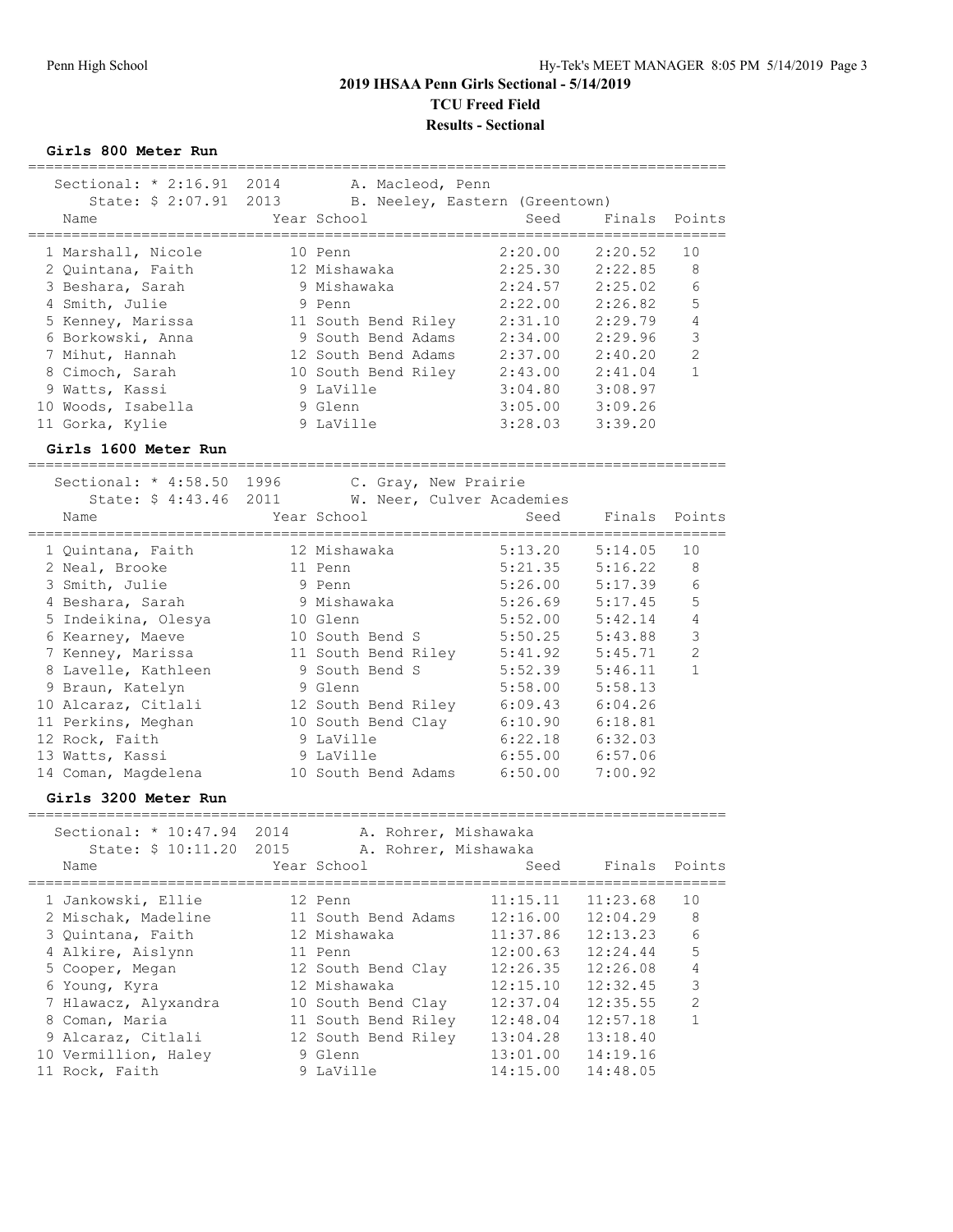**Girls 100 Meter Hurdles**

| Sectional: $*$ 14.51                                       | 2001 |                                                                   |                             |         |                     |              |
|------------------------------------------------------------|------|-------------------------------------------------------------------|-----------------------------|---------|---------------------|--------------|
|                                                            |      | L. Taylor, SB Adams<br>State: \$13.95 2005 V. Ivy, Muncie Central |                             |         |                     |              |
| Name                                                       |      | Year School                                                       | Seed                        | Prelims | H#                  |              |
| ================                                           |      | =================                                                 | =========================== |         |                     |              |
| Preliminaries                                              |      |                                                                   |                             |         |                     |              |
| 1 Bagarus, Rylin                                           |      | 12 Mishawaka                                                      | 15.37                       | 15.720  | 1                   |              |
| 2 Peebles, Makayla                                         |      | 11 South Bend W                                                   | 16.45                       | 16.65Q  | 2                   |              |
| 3 Petsche, Anna                                            |      | 10 South Bend S                                                   | 16.97                       | 17.060  | 1                   |              |
| 4 Goralcyzk, Anne                                          |      | 11 South Bend S                                                   | 17.71                       | 17.52Q  | 2                   |              |
| 5 Devireddy, Mahica                                        |      | 9 Penn                                                            | 17.50                       | 17.56q  | $\mathbf{1}$        |              |
| 6 Robinson, DaiJza                                         |      | 10 Mishawaka                                                      | 17.79                       | 17.75q  | $\mathbf{1}$        |              |
| 7 Pooler, Cecelia                                          |      | 9 Penn                                                            | 17.60                       | 18.25q  | 2                   |              |
| 8 Cataldo, Claire                                          |      | 11 Mishawaka Marian                                               | 17.90                       | 18.42q  | $\mathbf{1}$        |              |
| 9 Chatman, Shania                                          |      | 10 South Bend Adams                                               | 18.00                       | 18.99   | 2                   |              |
| 10 Weyers, Adrienne                                        |      | 9 Mishawaka Marian                                                | 18.50                       | 19.05   | $\mathbf{1}$        |              |
| 11 Nies, Airyona                                           |      | 10 LaVille                                                        | 18.97                       | 19.96   | $\mathbf{1}$        |              |
| 12 Bueno, Lylianah                                         |      | 10 South Bend Riley                                               | 21.30                       | 21.32   | 2                   |              |
| 13 Jones, Jenesis                                          |      | 10 South Bend Clay                                                | 21.75                       | 22.49   | $\mathbf{1}$        |              |
| 14 Delinski, Cecilia                                       |      | 10 Glenn                                                          | 16.41                       | 22.62   | 2                   |              |
| 15 Johnson, Porshayah                                      |      | 12 South Bend Riley                                               | 21.09                       | 22.72   | 2<br>$\overline{2}$ |              |
| 16 Croy, Chelsea                                           |      | 9 LaVille                                                         | 20.50                       | 23.89   |                     |              |
| Girls 100 Meter Hurdles                                    |      |                                                                   |                             |         |                     |              |
| Sectional: * 14.51 2001                                    |      | L. Taylor, SB Adams                                               |                             |         |                     |              |
| State: \$ 13.95                                            | 2005 | V. Ivy, Muncie Central                                            |                             |         |                     |              |
| Name                                                       |      | Year School                                                       | Prelims                     | Finals  |                     | Points       |
|                                                            |      |                                                                   |                             |         |                     |              |
| Finals                                                     |      |                                                                   |                             |         |                     |              |
| 1 Bagarus, Rylin                                           |      | 12 Mishawaka                                                      | 15.72                       | 15.16   | 10                  |              |
| 2 Peebles, Makayla                                         |      | 11 South Bend W                                                   | 16.65                       | 15.55   | 8                   |              |
| 3 Petsche, Anna                                            |      | 10 South Bend S                                                   | 17.06                       | 16.82   | 6                   |              |
| 4 Goralcyzk, Anne                                          |      | 11 South Bend S                                                   | 17.52                       | 17.26   | 5<br>$\overline{4}$ |              |
| 5 Devireddy, Mahica                                        |      | 9 Penn                                                            | 17.56                       | 17.42   | 3                   |              |
| 6 Robinson, DaiJza                                         |      | 10 Mishawaka<br>9 Penn                                            | 17.75                       | 17.96   | 2                   |              |
| 7 Pooler, Cecelia                                          |      |                                                                   | 18.25                       | 18.05   |                     |              |
| 8 Cataldo, Claire                                          |      | 11 Mishawaka Marian                                               | 18.42                       | 18.43   |                     | $\mathbf 1$  |
| Girls 300 Meter Hurdles<br>_______________________________ |      |                                                                   |                             |         |                     |              |
| Sectional: * 44.14                                         | 2001 | L. Taylor, SB Adams                                               |                             |         |                     |              |
| State: \$ 41.36                                            | 2014 | S. Black, FW Concordia                                            |                             |         |                     |              |
| Name                                                       |      | Year School                                                       | Seed                        | Finals  |                     | H# Points    |
| 1 Delinski, Cecilia                                        |      | 10 Glenn                                                          | 46.69                       | 47.35   | 3                   | 10           |
| 2 Carrico, Kelsi                                           |      | 11 Penn                                                           | 48.65                       | 48.22   | 3                   | 8            |
| 3 Petsche, Anna                                            |      | 10 South Bend S                                                   | 50.54                       | 50.38   | 3                   | 6            |
| 4 Bagarus, Rylin                                           |      | 12 Mishawaka                                                      | 50.98                       | 51.15   | 3                   | 5            |
| 5 Fuchs, Madelyn                                           |      | 9 LaVille                                                         | 52.98                       | 51.34   | $\mathbf{2}$        | 4            |
| 6 Mihut, Alexandra                                         |      | 12 South Bend Adams                                               | 51.80                       | 51.42   | $\mathfrak{Z}$      | $\mathsf 3$  |
| 7 Robinson, DaiJza                                         |      | 10 Mishawaka                                                      | 52.95                       | 52.00   | $\mathbf{2}$        | $\mathbf{2}$ |
| 8 Pooler, Cecelia                                          |      | 9 Penn                                                            | 52.63                       | 52.57   | $\mathbf{2}$        | $\mathbf{1}$ |
| 9 Goralcyzk, Anne                                          |      | 11 South Bend S                                                   | 51.27                       | 52.61   | 3                   |              |
| 10 Cataldo, Claire                                         |      | 11 Mishawaka Marian                                               | 52.80                       | 53.07   | $\mathbf{2}$        |              |
| 11 Bueno, Lylianah                                         |      | 10 South Bend Riley                                               | 58.58                       | 56.55   | $\mathbf{2}$        |              |
|                                                            |      |                                                                   |                             |         |                     |              |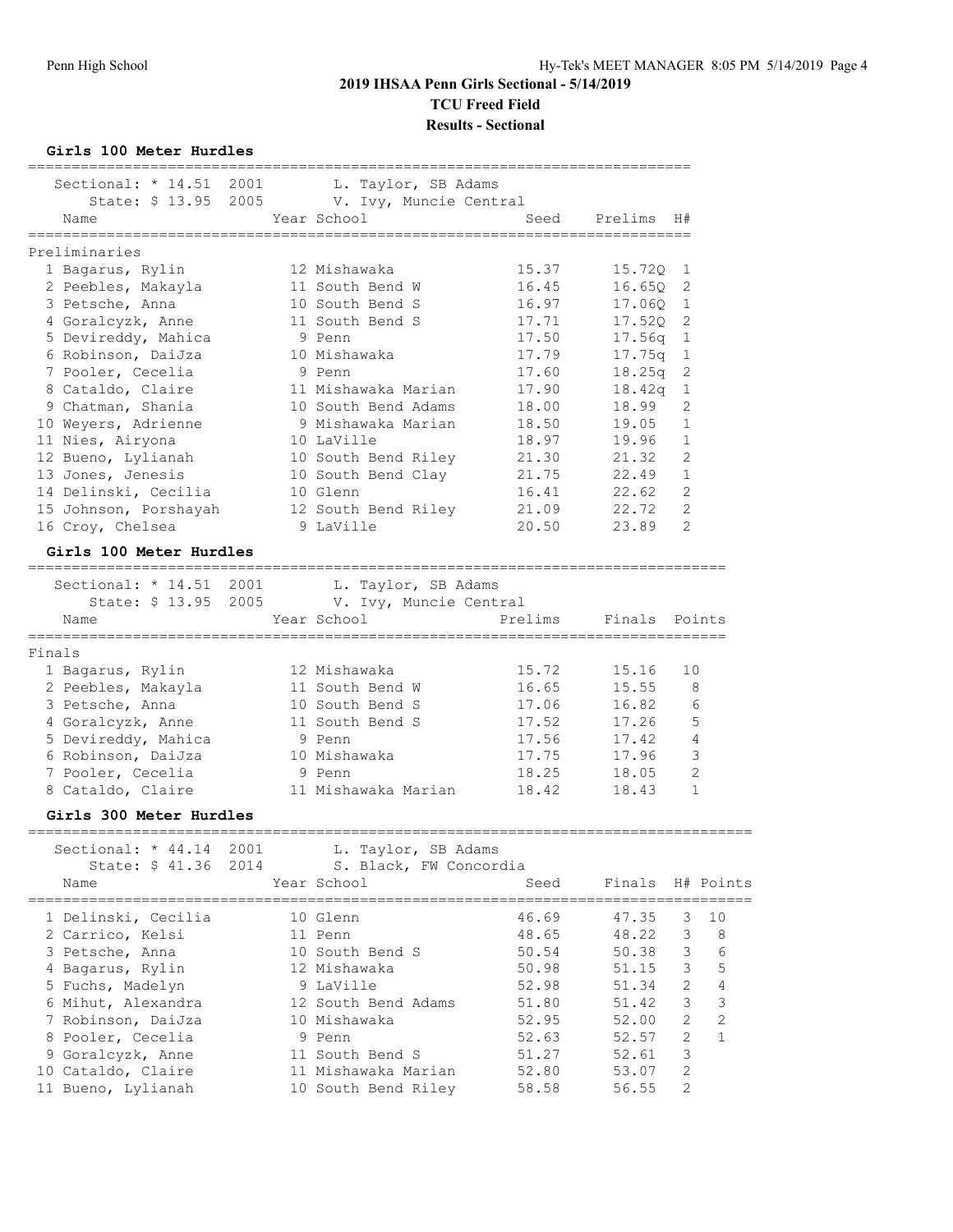#### **....Girls 300 Meter Hurdles**

| 12 Nies, Airyona      | 10 LaVille          | 56.29   | 57.25 2     |  |
|-----------------------|---------------------|---------|-------------|--|
| 13 Cooper, Karinne    | 10 South Bend Clay  | 58.84   | 57.38 1     |  |
| 14 Johnson, Porshayah | 12 South Bend Riley | 1:01.28 | 59.15 1     |  |
| 15 Perkins, Meghan    | 10 South Bend Clay  | 1:00.64 | $1:00.55$ 1 |  |

#### **Girls 4x100 Meter Relay**

=================================================================================== Sectional: \* 48.69 2014 , SB Adams Moon, Moore, Mittiga, Lottie State: \$ 45.75 2003 , FW Northrop Adams, Rox, Carr, Robinson School School Seed Finals H# Points =================================================================================== 1 Mishawaka 50.03 49.57 2 10 1) Udongo, Ambriyana 11 2) Bagarus, Rylin 12 3) Smith, DeiJana 12 4) Johnson, Paishence 11 2 South Bend Washington 49.89 50.53 2 8 1) Bryan, Ardreyana 10 2) Peebles, Makayla 11 3) Griffin, Deana 12 4) Pittman, Claire 12 3 South Bend Saint Joseph 52.21 50.84 1 6 1) Conner, Lilly 11 2) Goralcyzk, Anne 11 3) Bolden, Zaniya 10 (4) Petsche, Anna 10 4 Penn 51.79 51.64 2 5 1) Lacognato, Maya 12 2) Carrico, Kelsi 11 3) Love, Keotave 9 4) Clinton, Trinity 10 5 LaVille 52.14 51.86 2 4 1) Gonzalez, Natalie 11 and 2) Goze, Olivia 9 3) Beehler, Rebekah 10 4) Lemberis, Kalista 11 6 South Bend Adams 52.00 53.33 2 3 1) Baker, Taylor 10 2) Exum, Shanell 10 3) Mihut, Alexandra 12 (4) Moore, Devyn 11 7 Mishawaka Marian 52.05 55.24 2 2 1) Matthew, Lyndsey 12 2) White, Olivia 10 3) Bethel, Kenndall 9 1944 (4) Kavanagh, Rose 9 8 South Bend Clay 58.27 58.75 1 1 1) Holmes, Aniyah 9 2) Reid, Aaliyah 10 3) Jones, Jenesis 10 4) Gonzalez, Abigail 10

### **Girls 4x400 Meter Relay**

================================================================================ Sectional: \* 4:00.73 2012 , SB Adams Woods, Williams, Stoner, McKinney State: \$ 3:47.37 2011 , Lawrence North Brooks, Franklin, Spencer, Miller School Seed Finals Points ================================================================================ 1 Penn 4:05.00 4:04.64 10 1) Marshall, Nicole 10 2) Carrico, Kelsi 11 3) Lacognato, Maya 12 (4) Pennix, Jemmia 12 2 Mishawaka 4:10.43 4:07.34 8 1) Beshara, Sarah 9 2) Ibarra, Rachel 12 3) Udongo, Ambriyana 11 4) Johnson, Paishence 11 3 South Bend Adams 4:15.00 4:11.48 6 1) Mihut, Alexandra 12 and 2) Moore, Devyn 11 3) Elliot, MaryClare 9 (4) Woods, Brianna 10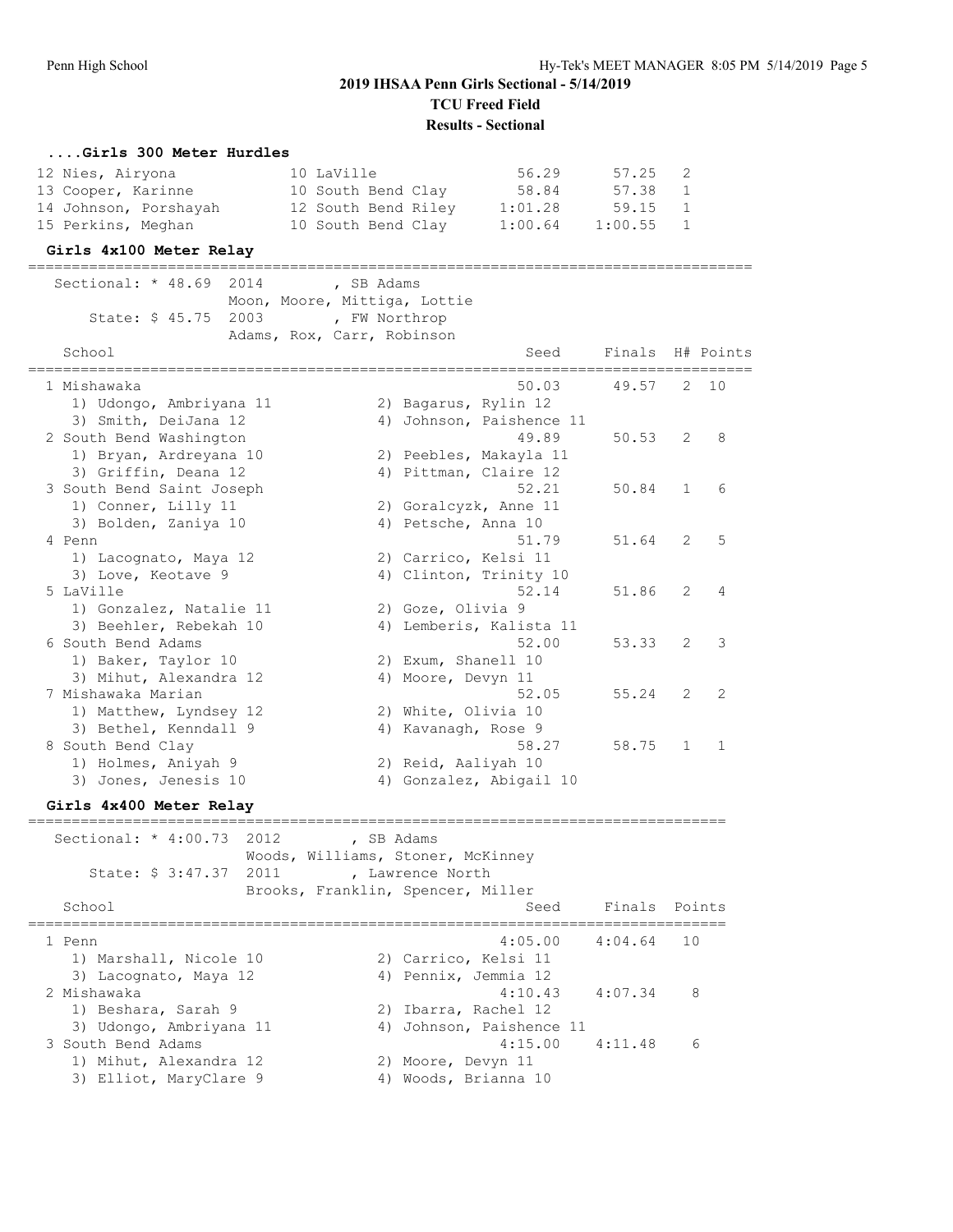### **2019 IHSAA Penn Girls Sectional - 5/14/2019 TCU Freed Field**

#### **Results - Sectional**

#### **....Girls 4x400 Meter Relay**

| 4 South Bend Saint Joseph | 4:22.25                 | 4:17.99 | 5              |
|---------------------------|-------------------------|---------|----------------|
| 1) Kearney, Maeve 10      | 2) Kearns, Elizabeth 11 |         |                |
| 3) Petsche, Anna 10       | 4) Brandt, Jessica 12   |         |                |
| 5 LaVille                 | $4:25.00$ $4:21.16$     |         | $\overline{4}$ |
| 1) Cox, Trynitie 11       | 2) Gonzalez, Natalie 11 |         |                |
| 3) Fuchs, Madelyn 9       | 4) Lemberis, Kalista 11 |         |                |
| 6 Mishawaka Marian        | $4:15.00$ $4:25.46$     |         | -3             |
| 1) Matthew, Lyndsey 12    | 2) Kearns, Maggie 9     |         |                |
| 3) Bryant, Lauren 11      | 4) Petty, Carlondrea 12 |         |                |
| 7 South Bend Clay         | $4:50.52$ $4:51.09$     |         | 2              |
| 1) Newbill, Ja'Lila 12    | 2) Cooper, Karinne 10   |         |                |
| 3) Jones, Jenesis 10      | 4) Winphrie, Lavonne 9  |         |                |
|                           |                         |         |                |

### **Girls 4x800 Meter Relay**

================================================================================ Sectional: \* 9:34.22 2007 , Marian R Byron, Majewski, J Byron, Quiett State: \$ 8:53.74 2013 , Eastern (Greentown) Sprinkles, Wagner, B. Neeley, B. Neeley School Seed Finals Points ================================================================================ 1 Penn 9:32.85 9:52.91 10 1) Jankowski, Ellie 12 and 2) Neal, Brooke 11 3) Cussen, Hannah 10 4) Marshall, Nicole 10 2 Mishawaka 9:52.33 10:08.36 8 1) Young, Kyra 12 2) Ibarra, Rachel 12 3) Shambaugh, Bailee 10 4) Quintana, Faith 12 3 South Bend Adams 10:24.00 10:21.17 6 1) Elliot, MaryClare 9 2) Mihut, Hannah 12 3) Borkowski, Anna 9 4) Skube, Ivie 10 4 Mishawaka Marian 10:18.00 10:24.17 5 1) Kearns, Maggie 9 2) Bryant, Lauren 11 3) Hudgen, Mckenzie 10 4) Carles, Paulina 11 5 South Bend Saint Joseph 10:44.00 10:38.12 4 1) Kearney, Maeve 10 2) Kearns, Elizabeth 11 3) Conner, Lilly 11 4) Lavelle, Kathleen 9 6 LaVille 11:58.00 12:30.63 3 1) Cox, Trynitie 11 2) Gorka, Kylie 9 3) Watts, Kassi 9 4) Rock, Faith 9

#### **Girls High Jump**

| Sectional: *<br>$5 - 06$<br>State: \$ 6-00 1985 | 2013 | M. Adeniyi, SB Clay<br>A. Bradburn, Norwell |             |               |               |
|-------------------------------------------------|------|---------------------------------------------|-------------|---------------|---------------|
| Name                                            |      | Year School                                 | Seed        | Finals Points |               |
| 1 Hartman, Natalie                              |      | 11 Penn                                     | $5 - 01.00$ | $5 - 02.00$   | 10            |
| 2 Szabo, Kennedy                                |      | 10 Penn                                     | $5 - 01.00$ | $5 - 01.00$   | 8             |
| 3 Platz, Madison                                |      | 9 Glenn                                     | $5 - 01.00$ | $4 - 10.00$   | 6             |
| 4 Vermillion, Maya                              |      | 10 Glenn                                    | $5 - 01.00$ | $4 - 08.00$   | 4.50          |
| 4 Griffin, Deana                                |      | 12 South Bend W                             | $4 - 06.00$ | $4 - 08.00$   | 4.50          |
| 6 Winphrie, Lavonne                             |      | 9 South Bend Clay                           | $4 - 04.00$ | $J4 - 08.00$  | 3             |
| 7 Fuchs, Madelyn                                |      | 9 LaVille                                   | $4 - 10.00$ | $J4 - 08.00$  | $\mathcal{P}$ |
| 8 Knip, Emma                                    |      | 09 Mishawaka                                | $4 - 08.00$ | $4 - 06.00$   | 1             |
| -- White, Aazia                                 |      | 11 South Bend Riley                         | $4 - 04.00$ | ΝH            |               |
|                                                 |      |                                             |             |               |               |

================================================================================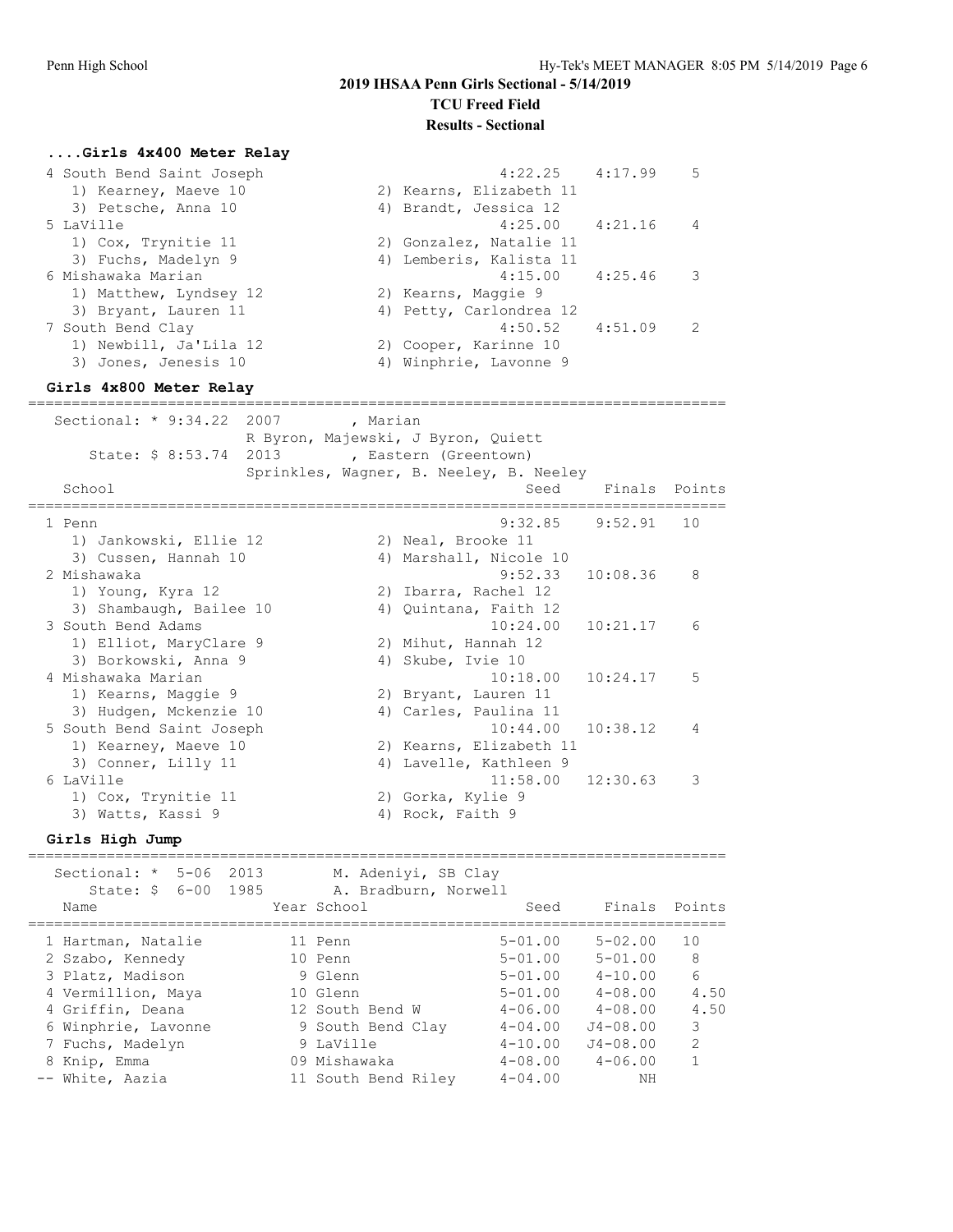================================================================================

### **....Girls High Jump**

| -- Shelton, Diamond  | 12 South Bend W     | $4 - 06.00$ | NΗ |
|----------------------|---------------------|-------------|----|
| -- Boyd, Jada        | 9 South Bend Riley  | $4 - 06.00$ | NΗ |
| -- Cataldo, Claire   | 11 Mishawaka Marian | $4 - 06.00$ | ΝH |
| -- Udongo, Ambriyana | 11 Mishawaka        | $4 - 08.00$ | ΝH |
| -- Moore, Devyn      | 11 South Bend Adams | $4 - 06.00$ | NН |
| -- Chatman, Shania   | 10 South Bend Adams | $4 - 08.00$ | NΗ |

### **Girls Pole Vault**

| $11 - 06$<br>Sectional: *<br>Name | 2011<br>M. Redman, Penn<br>State: \$ 13-06.25 2009 E. McCardwell<br>Year School | Seed         | Finals Points           |                |
|-----------------------------------|---------------------------------------------------------------------------------|--------------|-------------------------|----------------|
| 1 Hartnagel, Francie              | 12 Mishawaka Marian                                                             | $10 - 09.00$ | $10 - 06.00$            | 10             |
| 2 White, Tatum                    | 10 South Bend S                                                                 | $10 - 00.00$ | $10 - 02.00$            | 8              |
| 3 Thomas, Claire                  | 11 Mishawaka Marian                                                             | $9 - 00.00$  | $9 - 06.00$             | 5.50           |
| 3 Smith, Haley                    | 12 Mishawaka                                                                    | $9 - 06.00$  | $9 - 06.00$             | 5.50           |
| 5 Simmons, Ashley                 | 12 South Bend Riley                                                             | $8 - 06.00$  | 9-00.00                 | $\overline{4}$ |
| 6 Ditmer, Grace                   | 10 Penn                                                                         | $8 - 06.00$  | 8-06.00                 | 3              |
| 7 Shide, Claire                   | 10 Mishawaka                                                                    | 9-00.00      | J8-06.00                | 2              |
| 8 DeLano, Audrey                  | 12 South Bend S                                                                 | $8 - 06.00$  | $J8 - 06.00$            | $\mathbf{1}$   |
| 9 Schaefer, Morgan                | 10 Penn                                                                         | $7 - 06.00$  | $7 - 00.00$             |                |
| 9 Lemberis, Emerson               | 12 LaVille                                                                      |              | $6 - 06.00$ $7 - 00.00$ |                |
| 11 Hensell, Katherine             | 9 South Bend Adams                                                              | 7-06.00      | $J7 - 00.00$            |                |
| 12 Gorka, Kylie                   | 9 LaVille                                                                       | $6 - 00.00$  | $6 - 00.00$             |                |
| -- Butler, Claire                 | 12 South Bend Adams                                                             | $8 - 06.00$  | NΗ                      |                |
| _ _ _ _                           |                                                                                 |              |                         |                |

### **Girls Long Jump**

| Sectional: * 18-08 1980 |  |                            | K. Kilgore, SB Washington |                           |                |
|-------------------------|--|----------------------------|---------------------------|---------------------------|----------------|
| State: \$ 20-04 1986    |  | T. Sedwick, Jeffersonville |                           |                           |                |
| Name                    |  | Year School                | Seed                      | Finals Points             |                |
| 1 Pittman, Claire       |  | 12 South Bend W            | 18-06.00                  | $17 - 08.75$              | 10             |
| 2 Bagarus, Rylin        |  | 12 Mishawaka               | $17 - 03.50$              | $16 - 00.50$              | 8              |
|                         |  |                            |                           |                           |                |
| 3 Leady, Kayla          |  | 11 Penn                    |                           | 15-11.00 15-09.00         | 6              |
| 4 Rowell, Cymphanie     |  | 11 South Bend S            |                           | $16 - 01.00$ $15 - 07.75$ | 5              |
| 5 Fansler, Lauren       |  | 9 Glenn                    |                           | $14 - 09.00$ $15 - 07.00$ | $\sqrt{4}$     |
| 6 Goze, Olivia          |  | 9 LaVille                  |                           | $15 - 08.25$ $15 - 05.50$ | 3              |
| 7 Saratore, Isabella    |  | 10 South Bend S            |                           | $16 - 00.00$ $15 - 00.75$ | $\overline{c}$ |
| 8 Fozkos, Carrie        |  | 9 Mishawaka                | 16-00.00                  | $J15 - 00.75$             | $\mathbf{1}$   |
| 9 Boyd, Jada            |  | 9 South Bend Riley         |                           | $15 - 10.00$ $15 - 00.50$ |                |
| 10 Yewchuk, Paige       |  | 9 Penn                     |                           | $14-10.00$ $15-00.25$     |                |
| 11 Lang, Seja           |  | 10 Glenn                   | $14 - 04.00$              | $14 - 10.25$              |                |
| 12 Cox, Trynitie        |  | 11 LaVille                 | $15 - 02.00$              | $14 - 10.00$              |                |
| 13 Moretti, Megan       |  | 12 Mishawaka Marian        | $14 - 05.00$              | $14 - 06.50$              |                |
| 14 Woods, Brianna       |  | 10 South Bend Adams        | $16 - 06.00$              | $13 - 11.25$              |                |
| 15 Williams, Jaicyn     |  | 10 South Bend Riley        | $14 - 01.00$              | $13 - 05.00$              |                |
| 16 Grundy, Va'liyah     |  | 9 South Bend Adams         | $14 - 00.00$              | $13 - 03.00$              |                |
| 17 Winphrie, Lavonne    |  | 9 South Bend Clay          | 13-00.00                  | $13 - 00.25$              |                |
| 18 Weyers, Adrienne     |  | 9 Mishawaka Marian         | $13 - 00.00$              | $12 - 10.75$              |                |
| 19 Jones, Jenesis       |  | 10 South Bend Clay         | $14 - 03.00$              | $10 - 05.75$              |                |